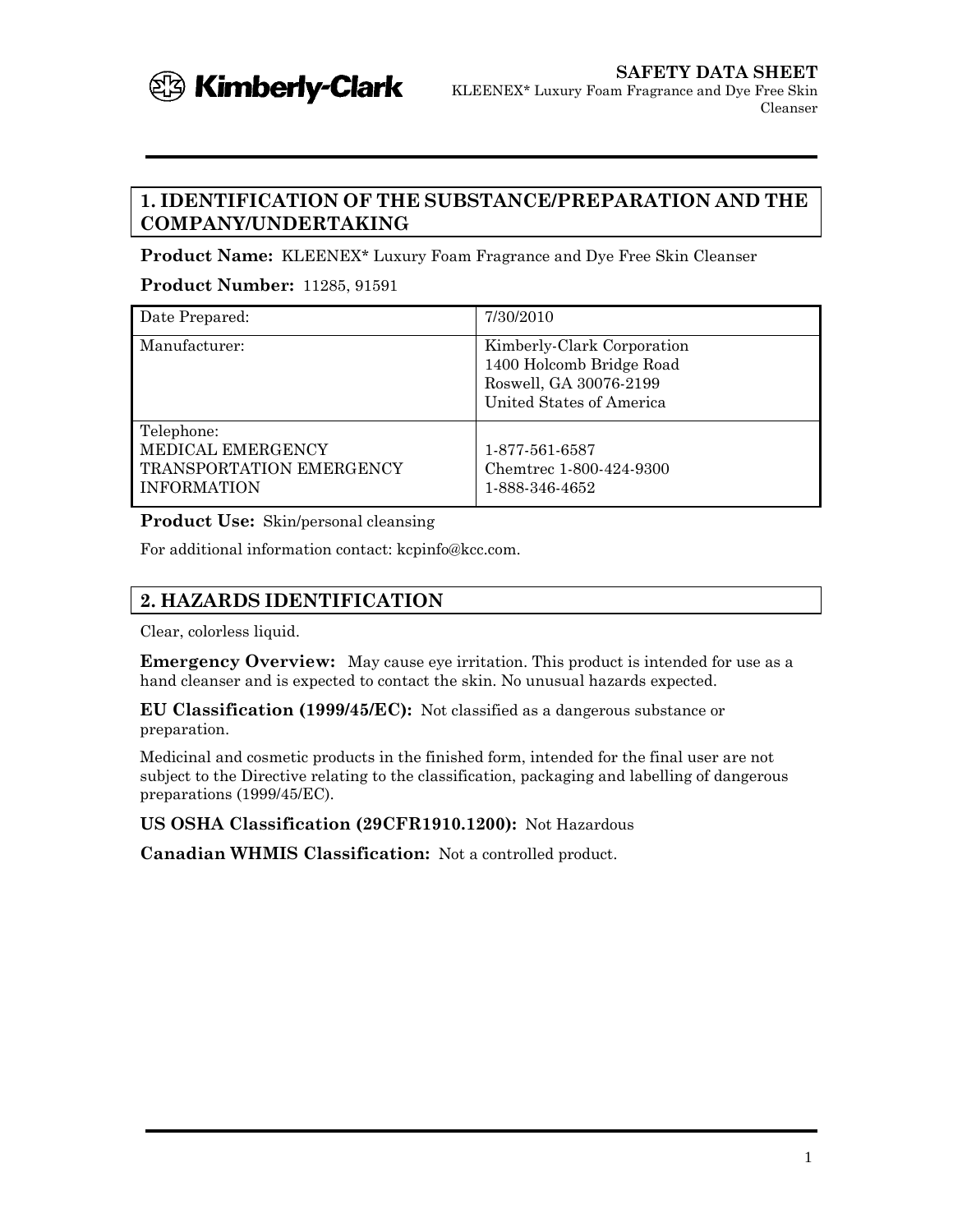## **3. COMPOSITION/INFORMATION ON INGREDIENTS**

| <b>Chemical Name</b>             | CAS-No./EINECS-<br>$N_{\boldsymbol{O}}$ | $\frac{0}{a}$ | <b>EU</b> Classification<br>(67/548/EEC): |
|----------------------------------|-----------------------------------------|---------------|-------------------------------------------|
| Sodium Laureth<br>Sulfate        | 68585 34 2                              | $1.5\%$       | Xi R <sub>36</sub>                        |
| Cocamidopropyl<br><b>Betaine</b> | 61789-40-0/263-058-8                    | $1.5\%$       | Xi R <sub>36</sub>                        |
| Non-Hazardous<br>Ingredients     | Proprietary                             | $90 - 98\%$   | Not applicable                            |

See Section 16 for further information on EU Classification.

# **4. FIRST AID MEASURES**

**Inhalation:** Move to fresh air. Seek medical advice if cough, shortness of breath or other respiratory problems occur.

**Skin contact:** Wash off excess with water. This product is intended for use on the skin. Seek medical advice if redness, swelling, itching or burning occurs.

**Eye contact:** Rinse immediately with plenty of water, also under the eyelids, for at least 15 minutes. Obtain medical attention if irritation persists.

**Ingestion:** Call a physician or Poison Control Centre immediately. Do not induce vomiting. Drink 1 or 2 glasses of water. Never give anything by mouth to an unconscious person.

# **5. FIRE-FIGHTING MEASURES**

**Suitable Extinguishing Media:** Water, water fog, foam, carbon dioxide, dry chemical.

**Special Fire Fighting Procedures:** Not required.

**Unusual Fire and Explosion Hazards:** None.

**Hazardous Combustion Products:** Carbon monoxide, carbon dioxide.

## **6. ACCIDENTAL RELEASE MEASURES**

Clean up excess material and place in container for reclaim, recycle or disposal. Comply with all federal, state and local regulations.

# **7. HANDLING AND STORAGE**

Avoid contact with eyes. Avoid sparks, flame and excessive heat.

Recommended storage temperature 40ºF - 100ºF (5ºC - 37ºC).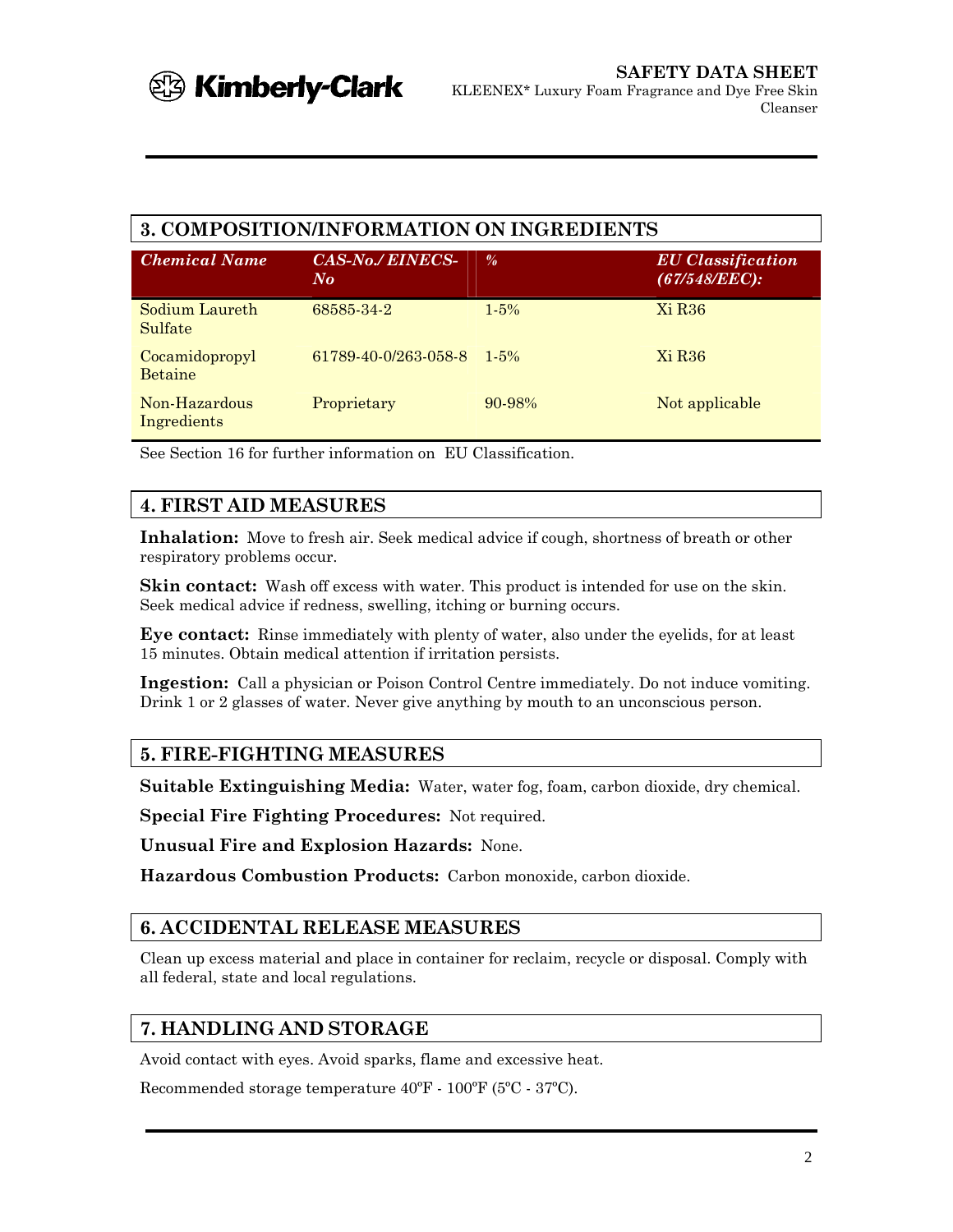

# **8. EXPOSURE CONTROLS / PERSONAL PROTECTION**

#### **Exposure limit(s)**

| Chemical Name          | Exposure $\text{limit}(s)$ |
|------------------------|----------------------------|
| Sodium Laureth Sulfate | None established           |
| Cocamidopropyl Betaine | None established           |

**Ventilation:** No special ventilation normally required. Local exhaust ventilation recommended at points of emission to reduce exposure to fumes and vapors during processing.

**Respiratory Protection:** No personal respiratory protective equipment normally required.

**Protective Gloves:** Not required. This product is intended to come in contact with the skin.

**Eye Protection:** None required for normal use.

For bulk processing, regular hand washing along with general body-covering clothing, safety goggles and gloves are recommended as good industrial hygiene practice.

| <b>9. PHYSICAL AND CHEMICAL PROPERTIES</b>       |                             |  |  |
|--------------------------------------------------|-----------------------------|--|--|
| Appearance and Odor                              | Clear, colorless liquid.    |  |  |
| Boiling point/range                              | $212^{\circ}$ F (100°C)     |  |  |
| Melting point/range                              | Not available               |  |  |
| Specific Gravity (water=1)                       | Not available               |  |  |
| Vapor pressure                                   | Same as water.              |  |  |
| Vapor density (air=1)                            | Same as water.              |  |  |
| Solubility                                       | Complete                    |  |  |
| pH                                               | $5-6$                       |  |  |
| Partition coefficient (n-octanol/water):         | Not available               |  |  |
| Evaporation Rate (Butyl acetate=1)               | $<$ 1                       |  |  |
| Percent Volatile by Volume (%)                   | $>90\%$                     |  |  |
| Volatile Organic Carbon Compounds (VOC)<br>(g/L) | $\Omega$                    |  |  |
| Flashpoint:                                      | Not applicable              |  |  |
| Flammable Limits in Air % by Volume:             | LEL (Lower): Not applicable |  |  |
|                                                  | UEL (Upper): Not applicable |  |  |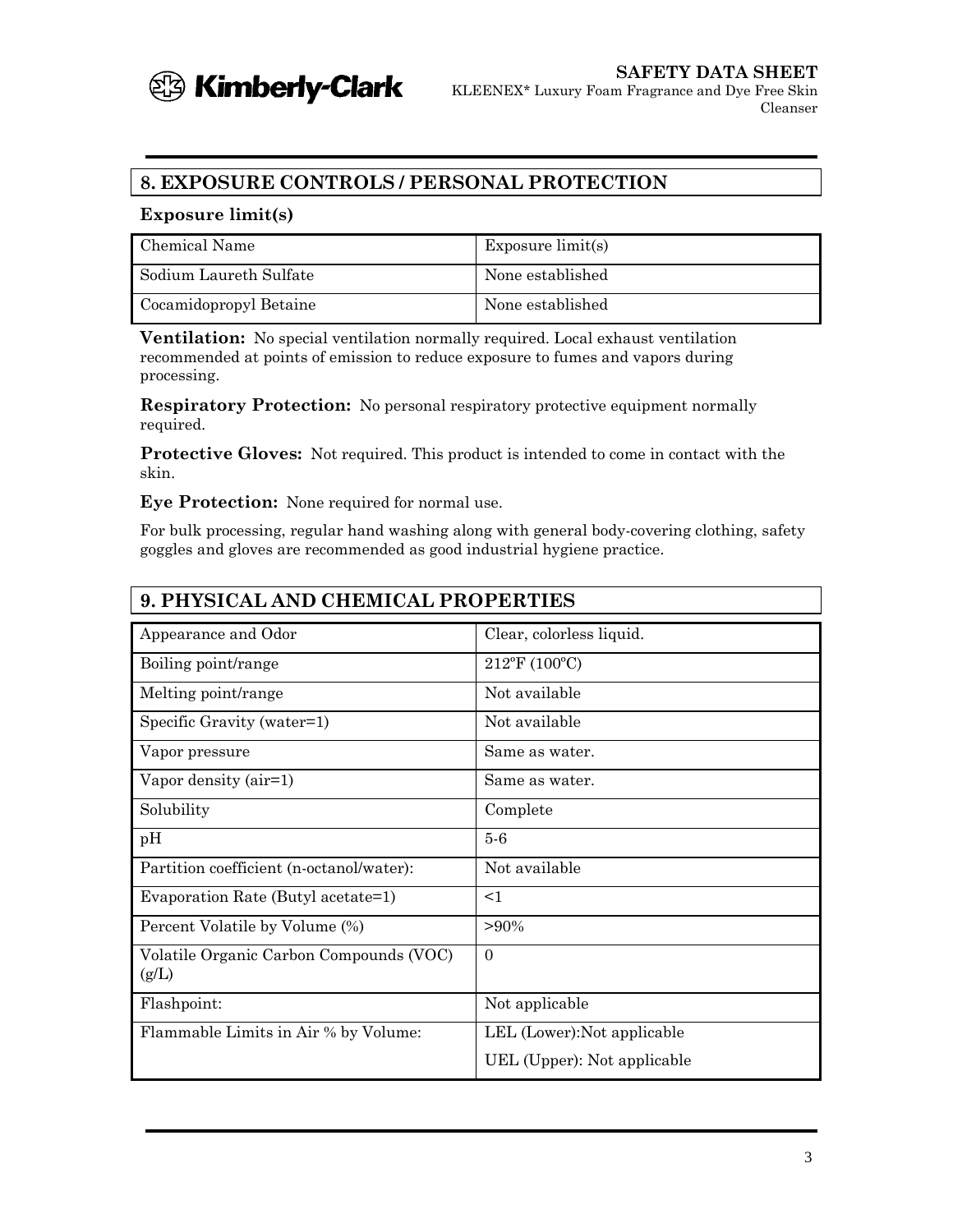

Cleanser

#### **10. STABILITY AND REACTIVITY**

**Stability:** Stable

**Conditions to Avoid:** None currently known.

**Materials to avoid:** Strong oxidizing agents.

**Hazardous Decomposition Products:** Carbon monoxide, carbon dioxide.

**Hazardous Polymerization:** Does not occur.

## **11. TOXICOLOGICAL INFORMATION**

#### **Symptoms/Effects of Overexposure:**

**Inhalation:** None expected.

**Skin contact:** Prolonged skin contact may cause mild irritation in sensitive individuals. Not expected to be a sensitizer.

**Eye contact:** May cause eye irritation.

**Ingestion:** Not intended for ingestion, however, no unusual hazards expected.

**Chronic toxicity:** None currently known.

**Medical Conditions Aggravated by Exposure:** None currently known.

**Carcinogenicity Data:** None of the components of this product is listed as a carcinogen by IARC, NTP, US OSHA or the European Directive (67/548/EEC).

**Reproductive Toxicity:** None currently known.

**Acute Toxicity Values:** No data is currently available.

## **12. ECOLOGICAL INFORMATION**

No data is currently available.

## **13. DISPOSAL CONSIDERATIONS**

Dispose in accordance with all state, local and federal regulations.

#### **14. TRANSPORT INFORMATION**

**US DOT Shipping Description:** Not regulated

**IATA Shipping Description (Air):** Not regulated

**IMDG Shipping Description (Vessel):** Not regulated